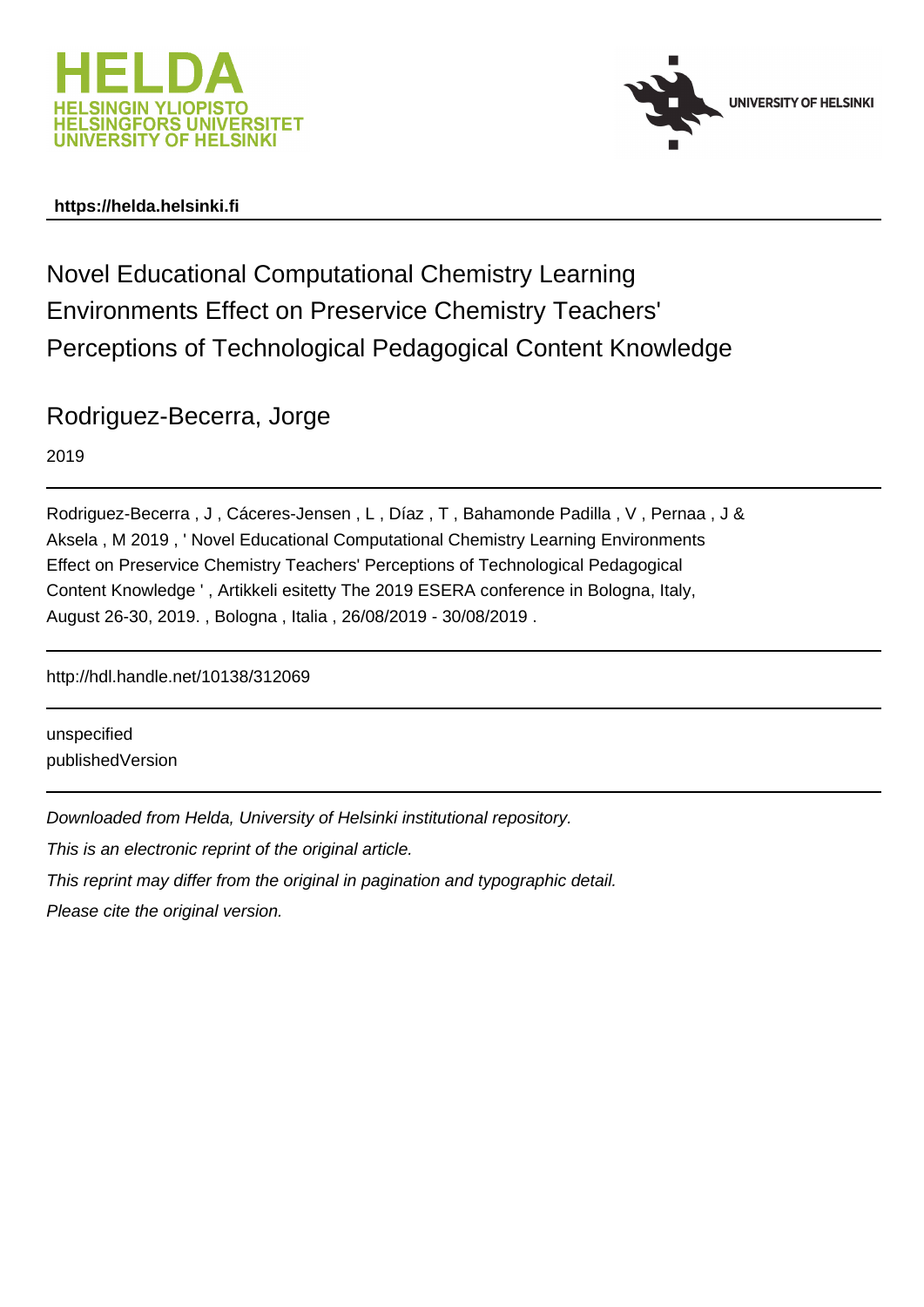

# **NOVEL EDUCATIONAL COMPUTATIONAL CHEMISTRY LEARNING ENVIRONMENTS EFFECT ON PRE-SERVICE CHEMISTRY TEACHERS' PERCEPTIONS OF TECHNOLOGICAL PEDAGOGICAL CONTENT KNOWLEDGE**

*The Intermolecular Forces module was designed and implemented on third year undergraduate students of degree in Chemical Education and Pedagogy in Chemistry. This module was designed based on educational computational chemistry model in the technological pedagogical content knowledge framework, to promote learning of intermolecular forces and development of scientific skills in the formal training of pre-service chemistry teachers. A perception study was completed indicating that the students' assessment of the integration of computational chemistry as a tool to aid in the learning of concepts and development of activities with molecular 3D visualization and process models at the molecular scale is positive in terms of content learning associated with intermolecular forces, scientific skills development and perspective professional*

*Keywords*: TPACK, Computational Chemistry and Pre-service Chemistry teacher

## **INTRODUCTION**

It is difficult to imagine the progress of science without the use of instruments and computers. Specialized software has facilitated processing and analysis of data and contributed greatly to understand scientific phenomena through visual representations. Computational science viewed as the intersection of applied mathematics, computer science, and application sciences [\(Yasar & Landau, 2003\)](#page-3-0) is intrinsic to chemistry research. In this regard, Computational Chemistry (CC) is the field of chemistry that uses mathematical algorithms, statistics, and large databases to integrate chemical theory and modelling with experimental observations. Today, advances in computer visualization capabilities make possible to show complex analyses in an easily understandable form. These are usually used to design experiments and new materials and to validate the results. Therefore, CC arises as a key area with interesting potential for the mediation of teaching-learning process of chemistry into various levels of formal chemistry education. This work reports on the integration of Computational Chemistry into curriculum of Pre-service Chemistry Teachers' by mean of an Educational Computational Chemistry (ECC) module, a learning environments built on the theoretical principles of the Technological pedagogical content knowledge (TPACK) framework proposed by Mishra & Koehler (2006, 2009) and the use of student-centered pedagogy.[\(Koehler & Mishra, 2009;](#page-3-1) [Mishra &](#page-3-2)  [Koehler, 2006\)](#page-3-2) On this regards, the purpose of this paper was to explore the students' perceptions of novel ECC learning environments through designed learning module, into the TPACK framework. The most relevant aspects, for the participants, of the module implementation were included. Besides, participants' representations of some TPACK components are shown and their prospective perceptions to integrate computational chemistry practices in a pedagogical way in the classroom. In this context, the following research question was directed the study: What are the perceptions of pre-service chemistry teachers after the implementation of a novel ECC learning environment, based on the principles of the TPACK framework?

#### **ECC module in the framework of Technological Pedagogical Science Knowledge (TPASK)**

TPACK is defined as "a class of knowledge that is central to teachers' work with technology. This knowledge would typically be held by technologically proficient subject matter experts, or by technologists who know little of the subject or of pedagogy, or by teachers who know little of that subject or about technology'' [\(Mishra & Koehler, 2006\)](#page-3-2). In the case of science education, [\(Jimoyiannis, 2010\)](#page-3-3) argue that TPASK represents a class of knowledge needed by science teachers to allow productive technology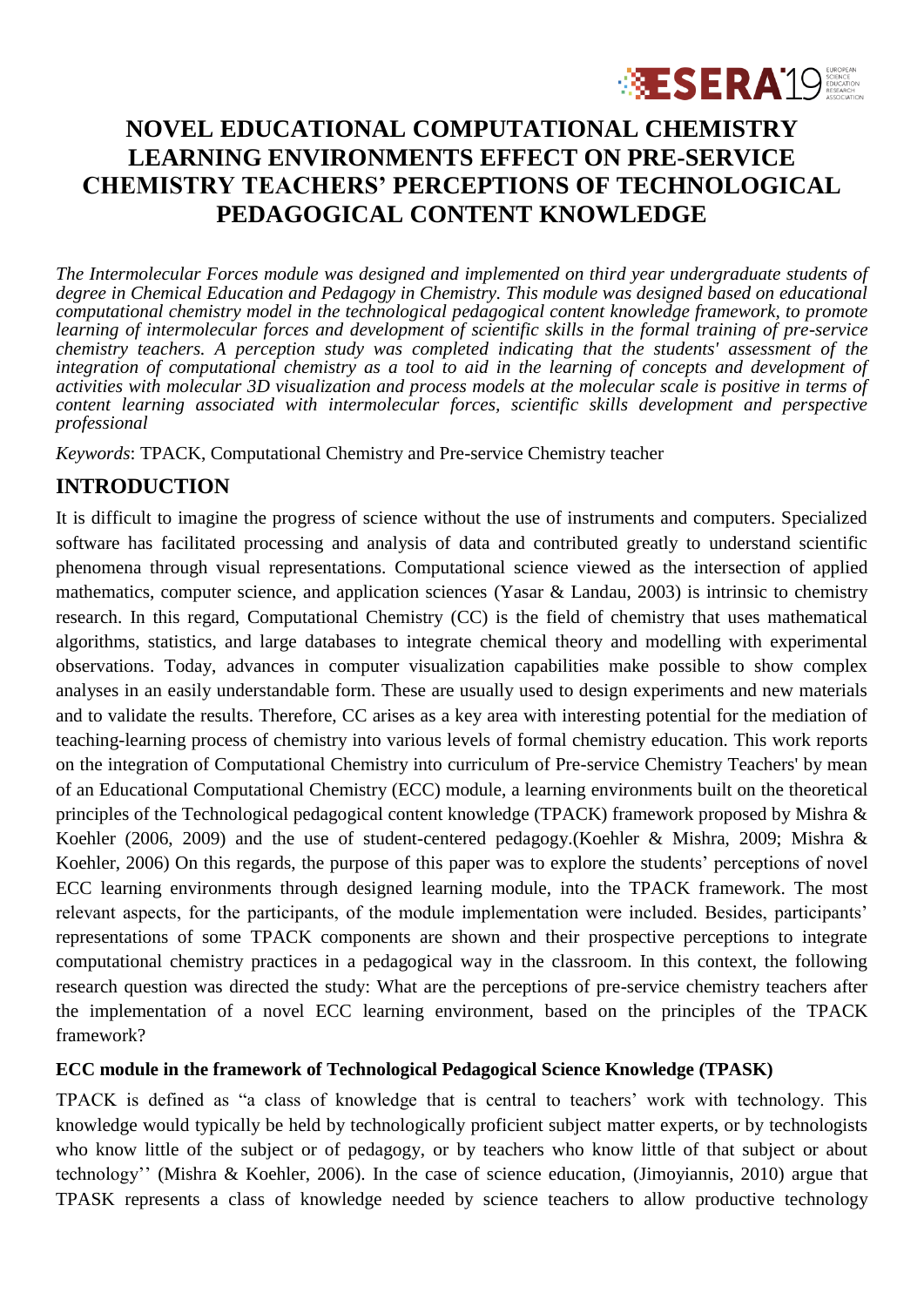

integration in science education. Consequently, CC integration into pre-service chemistry teachers' education and to support to in-service chemistry teacher constitutes an important basis for teaching chemistry with technology that is proper to the discipline.

Chemistry education and science education are privileged subject matter for the technology integration due to implicit technology development in science. Thus, technology integration can be able to help teachers to provide a learning environment that encourages the development of student-centred learning environments by requiring students to learn independently. [\(Agapova O.I., Jones L.L., Ushakov A.S., Ratcliffe A.E., &](#page-3-4)  [Varanka M.A., 2002\)](#page-3-4) The integration of emerging technologies in science education requires the contextualization of knowledge of these new technologies, considering its use in the generation of scientific knowledge in science and also its social projection. In this regards, the advances in computational methods in chemistry (or CC) represent an example of emerging technology in science that can be used in the teaching of chemistry. The contextualization of this emerging technology in the teaching of chemistry is related to the use of real world problems (RWP) in science and examples of scientific development.

An attempt to integrate computational chemistry and the contextualized chemistry teaching, using a RWP in science with social and environmental projection, we have developed an ECC module (Scheme 1), which expect to: (a) promote the learning of chemical concepts, allowing students to establish their learning needs and priorities; (b) promote meaningful and contextualized learning of chemical concepts based on a RWP in science that integrate the computational chemistry with knowledge of other areas of science; (c) promote the analysis of the approximations used in the models used in CC, delimiting their applicability in a RWP in science. The ECC module can be identify as a practical model that reveal the affordances of the computational chemistry as a knowledge that integrate the technological knowledge of emerging technologies and chemistry knowledge, thus constituting technology chemistry knowledge (TSK). This module shows how the CC can be used with the teaching method of Problem-Based Learning (PBL), considering the chemistry topics specific that the pre-service chemistry teachers will be to teach.

## **METHOD**

#### **Design of ECC module and Perception study**

The learning activities described here were part of a module of a regular physical chemistry course. The number of students was 16, which were divided in two groups. Group 1 included six students and group 2 ten. Both groups were monitored by a coordinating teacher. Next, these groups were organised into smaller groups of 2–3 participants. The students' developed the module activities following the steps described previously for the method of Problem Based Learning. The intermolecular forces theme was covered by one PBL scenario for 4 weeks. The PBL scenario: "Requirement of the World Health Organization on Chagas disease", was introduced to the students using one-page consisting of a short descriptive text, which pose the challenge: Identify a potential trypanothione reductase inhibitor among commercially available β-carboline derivatives, using as substructure the β-CD: 1-{1-methyl-9H-pyrido[3,4-b] indol-3-yl}ethan-1-one.

For the perception study a qualitative descriptive design using focus groups method was selected. This method is suited for this research study since we are primarily interested in the perspectives of students regarding of a novel ECC learning environment. This methodological approach was deemed the most suitable for collect qualitative data[\(Barbour, 2005\)](#page-3-5), given that all focus group participants were from the same career and university. The focus groups were carried out with undergraduate students (average 22 year-old) of Physical Chemistry I course of the fifth semester at the BA in Chemical Education and Chemistry Pedagogy during the academic year 2017 and 2018.